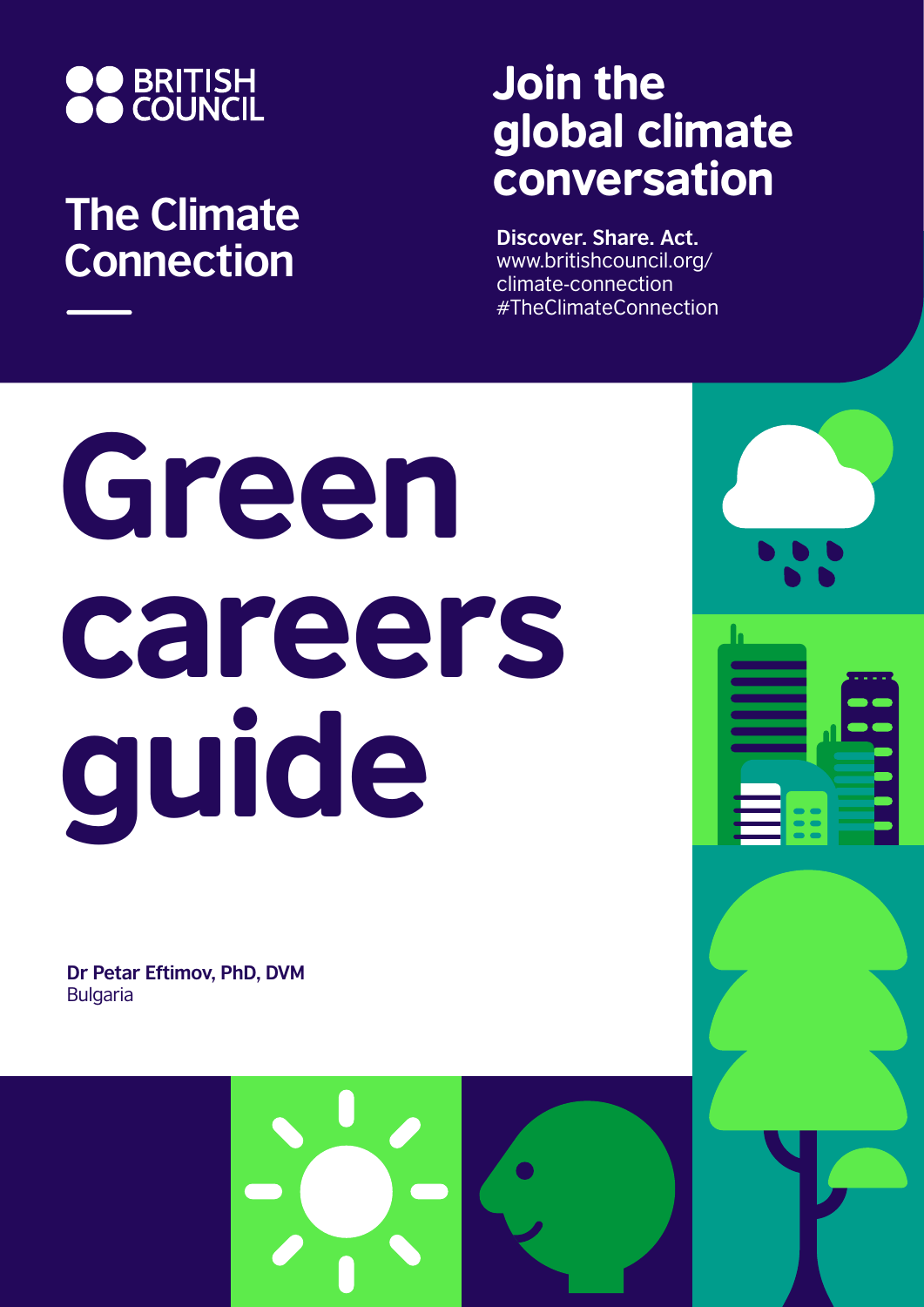## Dr Petar Eftimov, PhD, DVM Assistant Professor of Histology and Embryology, St. Kliment Ohridski University



### **Winter dandelions**

**The only thing that connects me to climate and climatology is the sporadic monitoring of the weather forecast, but we live in times when the indifferent observation of the changes around us is tantamount to a crime. That is why I decided to describe a personal experience related in some way to the climate change visible to all of us.**

One of the brightest and most beautiful views of early spring are the fields of dandelions, shining like the sun or air-silver in their flight to new territories. In fact, this weed (because it is so defined by farmers) bears the menacing Latin name Taraxacum officinale and has a habit of rapidly conquering and colonizing new territories, to the delight of artists and bees [1]. We use the dandelion for salad and a variety of drinks from the poetic dandelion wine, through lemon syrup, literally called "May honey" in Silesia to the not so poetic Belgian drink called Pissenlit**1** .

Imagine how optimistic it is to see the showy yellow flowers, among the lush green grass, in the space between the blocks. Therefore, as not to torment your imagination - just look at these two original photos, which do not claim beauty, but only documentary accuracy. Not the joy of the reviving nature, nor even the plastic bag (which I removed for aesthetic reasons), but the dates are the most striking in these photos. The dates are 29.12.2020 and 24.01.2021.



When I looked for information about the flowering period, it turned out that there are two peaks: spring and autumn, but I didn't find any mention of a winter peak. The required conditions are an average daily temperature of 16° C and a day length of between 10 and 13 hours [3]. In the northern hemisphere, it occurs in March-May in Britain, April-May in North America, June in Norway and Siberia. A secondary peak occurs in autumn (September-October) at an average temperature of 21°C and a day duration of 12-13 hours [3]. October - yes, let's even include the beginning of November ... But how to explain the December and January dandelions?

It turns out that flowering is controlled by two mechanisms - at low temperatures in response to rising temperatures (thermonasty), and at high temperatures in response to rising photoperiod (photonasty) [4]. We can only guess which of the two mechanisms worked, but the minimum temperature required for photonasty is 13°C [4]. And what was the weather like in December and early January? We can recall this graph showing the average daily temperatures and lighting for the period we are interested in. Well, isn't it pleasant, clear, sunny and, with the exception of the occasional cooling from January 14 to 22, isn't it spring?

1. Piss en lit (French) - literally "pee in bed" is the name of a Belgian ale containing dandelion extract, probably related to the diuretic properties of the herb [2].

#TheClimateConnection www.britishcouncil.org/climate-connection